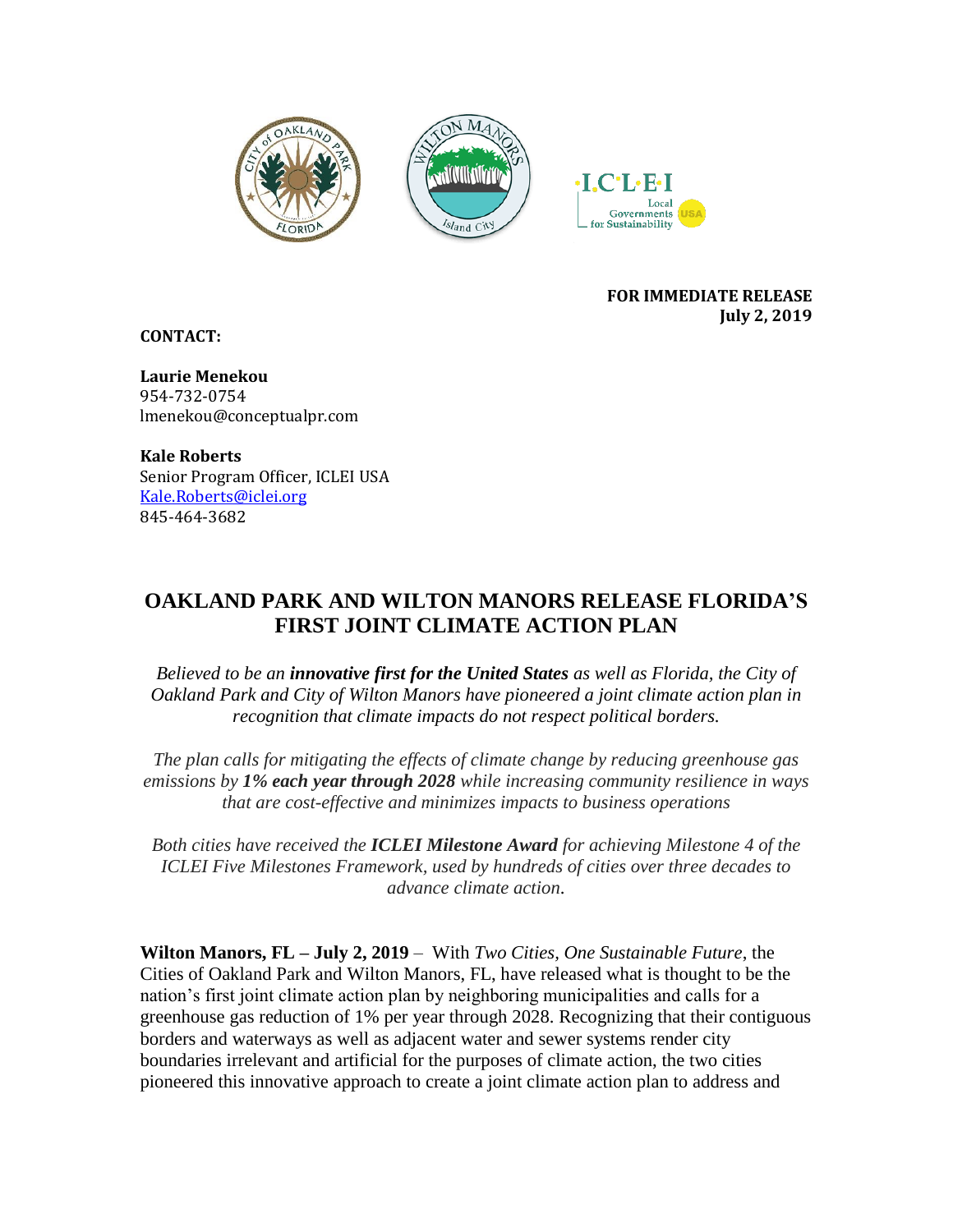improve infrastructure and resilience into the next decade. The joint plan has served as a model for other communities around the country that have now adopted the approach.

The goal for the plan is a vision and framework for implementing strategies that will reduce the cities' carbon footprints and improve resilience without substantially impacting business operations. There are two overarching goals of the Plan:

- Mitigate the effects of climate change by reducing greenhouse gas emissions by 1% each year through the year 2028.
- Increase resilience of our communities while minimizing impacts to efficiency and cost-effective business operations.

The Plan is intended to be implementable whether or not the two Cities act in concert on the objectives or proceed unilaterally. Wherever possible, collaboration is a goal and the cities are members of ICLEI-Local Governments for Sustainability USA (ICLEI) to support this collaboration. Wilton Manors has completed municipal and community-wide greenhouse gas emission inventories using ICLEI tools and Oakland Park is in the review phase of completing its inventory.

"The Wilton Manors-Oakland Park Joint Climate Action Plan will serve as our road map to achieve three primary goals: reduction of carbons emissions by at least 1% per year over a period of ten years, making our municipal infrastructure more resilient, and encouraging residents and businesses to prepare for higher sea levels and more severe weather events," said **Justin Flippen, Mayor of the City of Wilton Manors**. "But make no mistake, the City Commission must invest in these goals, in order to prepare for the coming changes, and to ensure that our quality of life will be preserved for generations to come."

"As a community leadership team, The Cities of Oakland Park and Wilton Manors have a responsibility to protect our natural resources for a more sustainable future," said **Sara Guevrekian, Mayor of City of Oakland Park**. "Proper recycling, preservation of green space and the prioritization of smart growth are areas that we can all embrace. I encourage our Public Works & Engineering staff to continue to proactively engage us with participation and policy suggestions for a healthier tomorrow."

"We as public servants have a mandate to create a resilient community, because sea level rise is here and we are feeling the impacts of climate change now," said **Pamela Landi, Assistant City Manager of Wilton Manors**. "Resources are finite and our need to use them smarter is central to our interest in collaborating with our neighbors."

"Positioned at sea level in one of the most at-risk parts of the world for sea level rise, both Oakland Park and Wilton Manors may be particular vulnerable to climate change, but we are not waiting to take action," said **Albert Carbon, Public Works Director for City of Oakland Park**. "By combining our planning efforts, we hope to leverage our municipal finance and shared water infrastructure and transportation systems to act faster and smarter."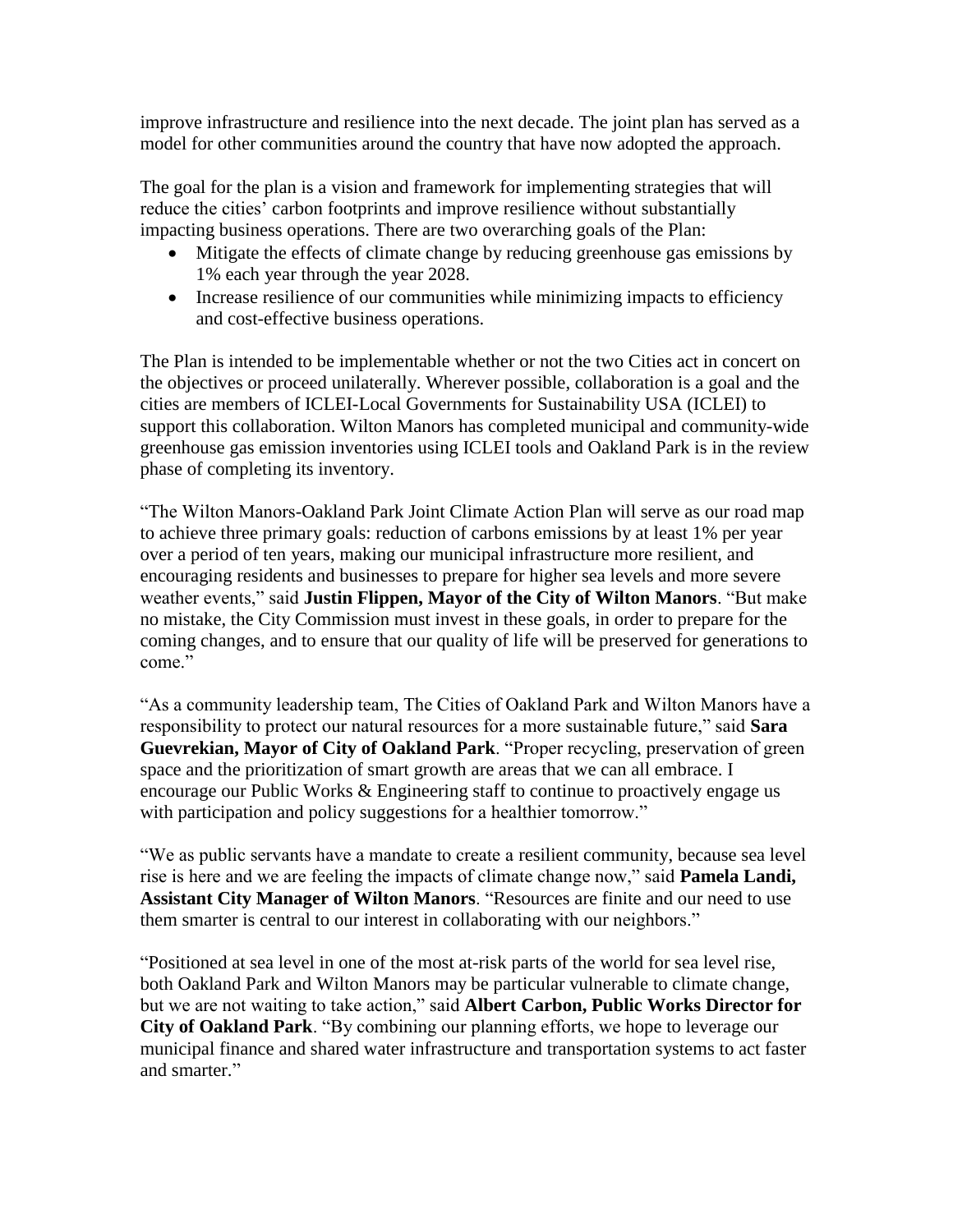"ICLEI is proud to recognize Oakland Park and Wilton Manors with the ICLEI Milestone Award for their pioneering efforts to develop on the nation's first joint climate action plans," said **Angie Fyfe, ICLEI USA Executive Director**. "Across the country, cities and counties are doing their part to reduce the carbon emissions driving climate change. And by doing so, they're also saving energy and money, strengthening their local economies, and creating more livable communities."

ICLEI is the leading network of local governments committed to climate action, clean energy, and sustainability, with more than 1,750 members worldwide. Oakland Park and Wilton Manors join hundreds of U.S. cities, towns and counties have utilized the ICLEI Five Milestones for Emissions Management framework over three decades:

- Milestone One: Conduct a greenhouse gas emissions inventory
- Milestone Two: Establish an emissions reduction target
- Milestone Three: Develop a climate action plan
- Milestone Four: Implement the policies and measures
- Milestone Five: Monitor and verify results

Oakland Park and Wilton Manors have achieved Milestone 4 of the framework and been awarded the ICLEI Milestone Award in recognition. This award indicates that both cities have already begun on implementation of the *Two Cities, One Sustainable Future* plan. These actions include installing smart water meters for residential and commercial buildings, switching sports field lighting to LED, requiring electric vehicle charging infrastructure in all new construction and some renovations, a reclaimed materials construction requirement, and implementation of single-stream and hazardous waste recycling, among others.

Near-term planned measures will work toward the GHG reduction target of 1% annually through 2028 by conducting outreach to high water users, raising the sea wall requirements, transitioning all street lights to LED, participating in the Go Solar partnership and adding biking and walking lanes. Oakland Park and Wilton Manors will continue as strong members of the ICLEI network in order to bring the best international and national processes and practices into their implementation work.

Download [Two Cities, One Sustainable Future Climate Action Plan here.](https://www.wiltonmanors.com/658/Joint-Climate-Change-Action-Plan-with-Oa)

```
#####
```
### **About the City of Oakland Park**

With a renowned craft brewery, a wide array of restaurants, affordable real estate and many exciting redevelopment projects underway, it's easy to see why the City of Oakland Park was lauded as "Making a Scene" by Fort Lauderdale Magazine.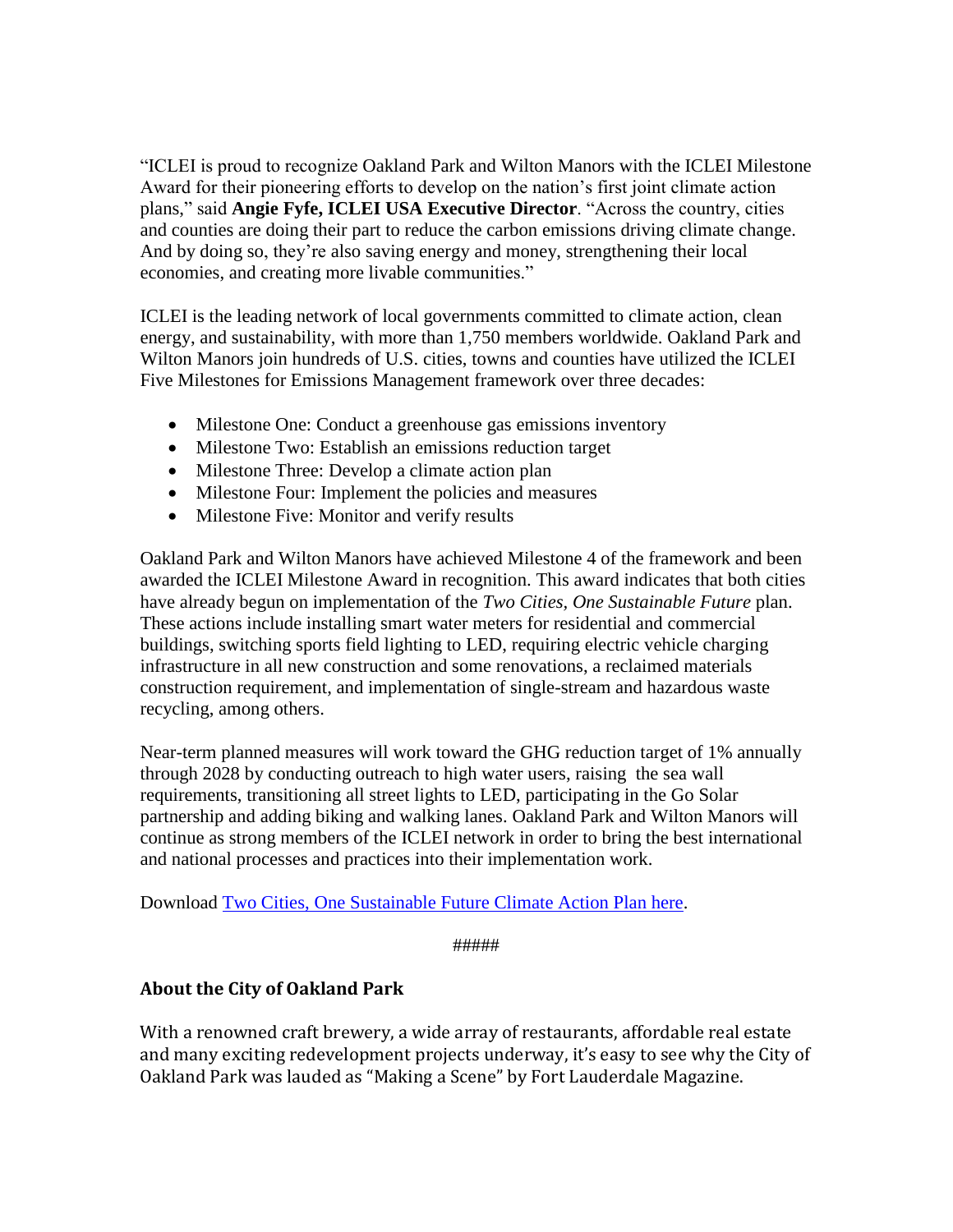Oakland Park's location in the heart of South Florida is attracting a wave of new homeowners and businesses. With the City's fiscal stability, the property tax rate has been lowered for five (5) consecutive years. Voters approved a \$40 million facilities bond in 2018 to upgrade and enhance City facilities which will include the Oakland Park Square project and future City Hall at the intersection of North Dixie Highway and NE 38 Street.

The City's renaissance can be experienced everywhere – especially in the Downtown Culinary Arts District where residents and visitors alike stroll along Main Street, enjoy the Jaco Grand Plaza Fountains, and shop at "Proud to be Oakland Park" businesses. Thousands of people are drawn to Downtown Oakland Park for a diverse blend of cultural events, including Oktoberfest, Holiday Village, Taste of Oakland Park, and Dancing in the Street.

The Municipality Equality Index Report by the Human Rights Campaign scored Oakland Park at 97 out of 100, confirming the City as an inclusive community.

### **About the City of Wilton Manors**

Wilton Manors was laid out in 1925 by Edward John "Ned" Willingham, a land developer from Georgia, as an upscale residential community. It was recognized as a Village in 1947 and incorporated as a City in 1953. Today, the City of Wilton Manors offers all the benefits of a big city from shopping, to hip restaurants and bars, a burgeoning arts community and tons of community events, yet still maintains a cozy, community-feeling offering miles of natural waterways perfect for kayaking, paddle boarding and other outdoor activities. In 2018, Wilton Manors was named the "Second Gayest City" in the United States, celebrating a diverse population of approximately 12,000 residents. To learn more about the live, work and play opportunities in Wilton Manors call (954) 390-2100 or visit [www.wiltonmanors.com.](http://bit.ly/WiltonM)

## **About ICLEI USA**

ICLEI – Local Governments for Sustainability is a global network of more than 1,750 local and regional governments committed to sustainable urban development. Active in 100+ countries, we influence sustainability policy and drive local action for low emission, nature-based, equitable, resilient and circular development. Our Members and team of experts work together through peer exchange, partnerships and capacity building to create systemic change for urban sustainability.

ICLEI USA is the United States regional office of ICLEI, and is the lead author, supported by groups of city and carbon accounting experts from various fields, in the development of industry standards for local government GHG emissions accounting. Along with its ClearPath emissions management tool, the development of the U.S. Community Protocol, the Local Government Operations Protocol, and the